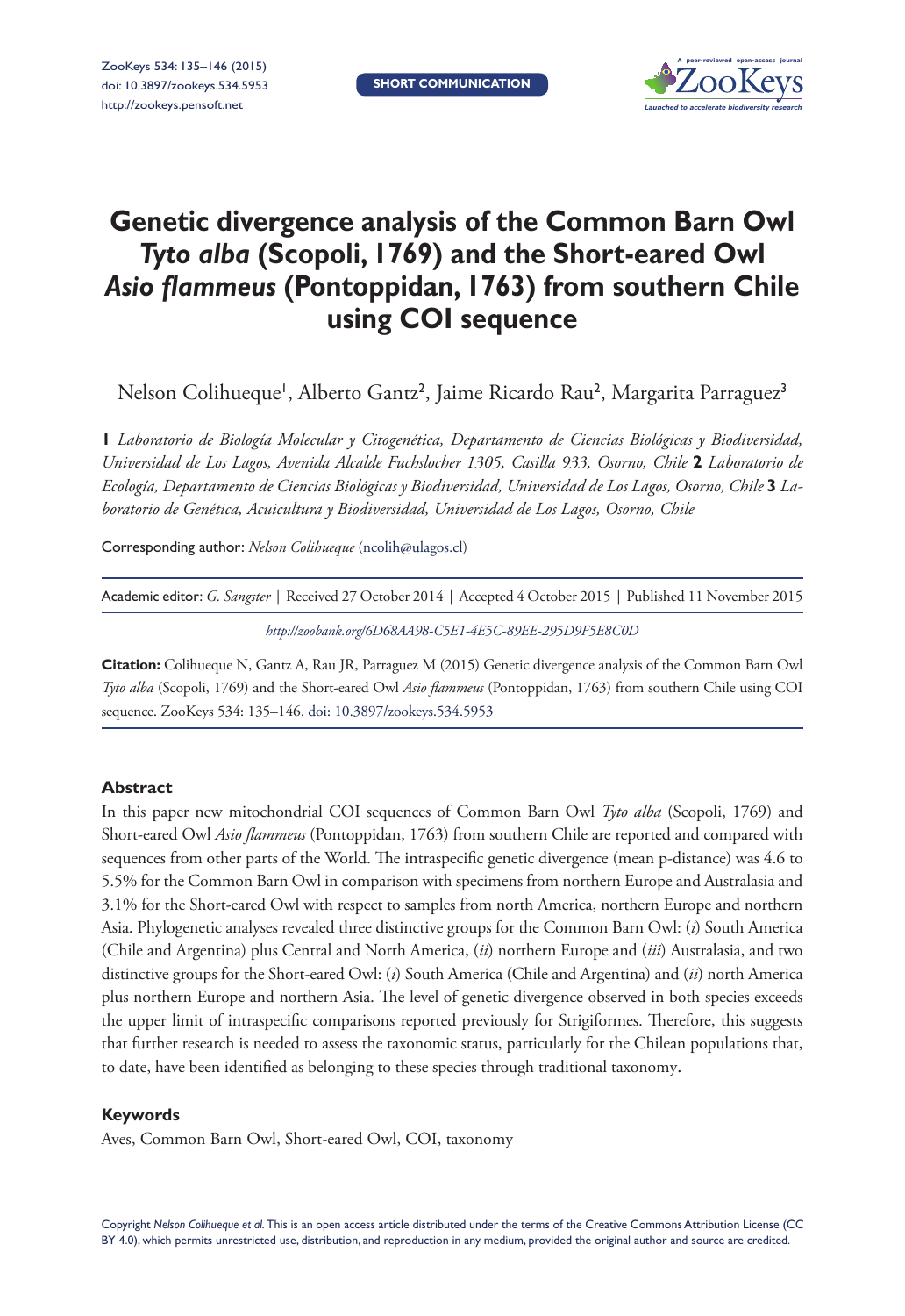## **Introduction**

The Common Barn Owl *Tyto alba* (Scopoli, 1769) (Strigiformes, Tytonidae) and the Short-eared Owl *Asio flammeus* (Pontoppidan, 1763) (Strigiformes, Strigidae) are nocturnal owls usually found in open habitats such as farmland and grassland associated with humanized areas (Weick 2006). The range of both species extends across several continents. In Chile, these owls are sympatric over most of their geographic range, and are considered opportunistic generalists, feeding mainly on small mammals (Rau et al. 1992, Martínez et al. 1998, Figueroa et al. 2009). Although the Common Barn Owl and the Short-eared Owl have been widely studied throughout most of their geographic range in Chile, studies have concentrated mainly on ecological aspects, e.g. diet, conservation and habitat (Raimilla et al. 2012). In contrast, their levels of genetic divergence in comparison with populations in other geographic ranges, have received little attention. This is especially important given that Chilean populations of both species are peripheral populations in the southern hemisphere whose geographic isolation, as a consequence of the Andean mountains that act as a geographic barrier, may have led to evolutionary divergence.

The Common Barn Owl includes several subspecies, some of which may represent distinct and endemic species. To date, up to 25 distinct species have been recognized within the *Tyto* complex but the status of many of these forms remains poorly documented (Weick 2006). Based on morphological data, the Common Barn Owl in Chile has been assigned to the subspecies *T. a. tuidara* (J.E. Gray, 1829) (Figueroa et al. 2014). In the Short-eared Owl, nine subspecies have been recognized across its geographic range (Weick 2006), of which the subspecies *A. f. suinda* (Vieillot, 1817) occurs in Chile (Figueroa et al. 2014). Nevertheless, no molecular data supporting the taxonomic identity of the populations of these species in Chile are available yet.

The mitochondrial cytochrome c oxidase subunit I (COI) gene is considered a powerful molecular tool for molecular identification ('barcoding') of bird species and may also help to clarify taxonomic relationships (Hebert et al. 2004, Kerr et al. 2007, 2009, Aliabadian et al. 2009). This gene includes a 648-bp region of the mitochondrial genome that provides reasonably good resolution for identifying animal species, as shown by the fact that deep sequence divergences are found between most closely related pairs of animal species (Hebert et al. 2003). Given this property, i.e. its ability to capture species boundaries, this marker has been widely used as a method for identifying species, using a library of sequences linked to taxonomically verified voucher specimens (Ratnasingham and Hebert 2007).

In this study, we sequenced a 648-bp region of the COI gene of the Common Barn Owl and the Short-eared Owl specimens from southern Chile with the aim of comparing these data with the COI sequences published for these species from other geographic areas. Given that no major information on genetic divergence of owls from Chile based on the COI gene is available, this study may contribute to clarifying the taxonomic status and evolutionary divergence at regional and global scales.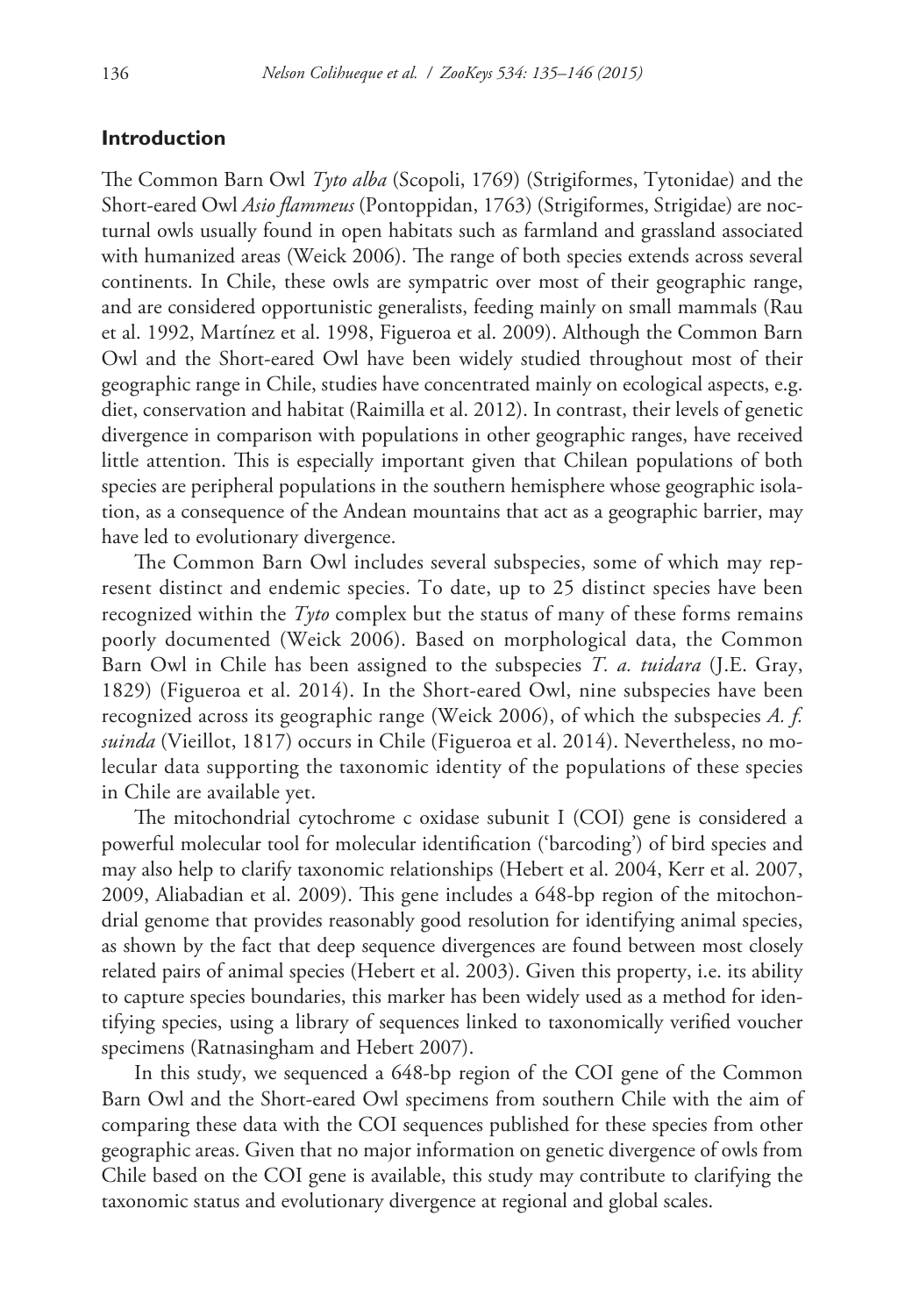# **Methods**

# **Samples collection and DNA extraction**

Owl samples (Common Barn Owl,  $n = 9$ ; and Short-eared Owl,  $n = 1$ ) were collected in 2012 and 2013 from dead birds found along the highways (Ruta 5, Ruta 215 and Ruta 207) that connect Osorno with neighboring cities, which run through the provinces of Valdivia, Ranco and Osorno in southern Chile (40°-41° S latitude) (Figure 1). Photographs illustrating the plumage and overall external appearance of Common Barn Owls and Short-eared Owls collected in southern Chile are provided in the Suppl. material 1. DNA was extracted from fixed muscle using the phenol–chloroform method, as described in Taggart et al. (1992). Extracts were standardized at 100 ng/µL using Tris-EDTA buffer pH 8.0.

# **PCR and sequencing**

COI sequences were amplified using the primer pair of BirdF1 (5'-TTCTCCAAC-CACAAAGACATT GGCAC-3') and BirdR1 (5'-ACGTGGGAGATAATTCCA AATCCTG-3') (Hebert et al. 2004). PCR amplification was carried out in 50  $\mu$ L using a reaction mix composed of 10  $\mu$ L Taq polymerase buffer (1 x), 1  $\mu$ L of dNTPs (0.2  $\mu$ M), 1.5  $\mu$ L of MgCl<sub>2</sub> (1.5 mM), 2  $\mu$ L of each primer (0.4  $\mu$ M), 0.5  $\mu$ L of Taq DNA polymerase (0.05 U/  $\mu$ L) (Kapa Biosystems), 7.5  $\mu$ L of template DNA (100 ng/ $\mu$ L), and 25.5 µL of distilled water DNAse, RNAse free (Gibco). The thermal cycling was performed as follows: initial denaturation at 94 °C for 2 min followed by 40 cycles of 94 °C for 45 s, annealing temperature of 58 °C for 45 s, 72 °C for 45 s and a final extension step at 72 °C for 5 min. PCR products were visualized on 2% agarose gels, and prior to sequencing, these were cleaned with QIA quick gel extraction kit (Qiagen). PCR products were bi-directionally sequenced on an Applied Biosystems ABI377 automated sequencer. Sequence records were assembled from forward and reverse reads, and aligned and edited using GENEIOUS 4.0.2 software (Biomatters Ltd.). The sequences are deposited at GenBank (accession numbers [KM377628](http://www.ncbi.nlm.nih.gov/nuccore/KM377628)–[KM377638](http://www.ncbi.nlm.nih.gov/nuccore/KM377638)).

## **Phylogenetic and sequence divergence analyses**

Summary statistics, variable and parsimony informative sites, and p-distances were calculated with MEGA 5.05 (Tamura et al. 2011). Relationships among COI haplotypes were reconstructed based on the median joining network implemented in the Network program ver. 4.6.1 (Bandelt et al. 1999). Phylogenetic analyses were carried out using Maximum Likelihood (ML) and Bayesian Inference (BI) approaches. The best-fit nucleotide substitution model was selected using Akaike's information criterion (AIC). The best model was then used with the ML analyses to construct a ML tree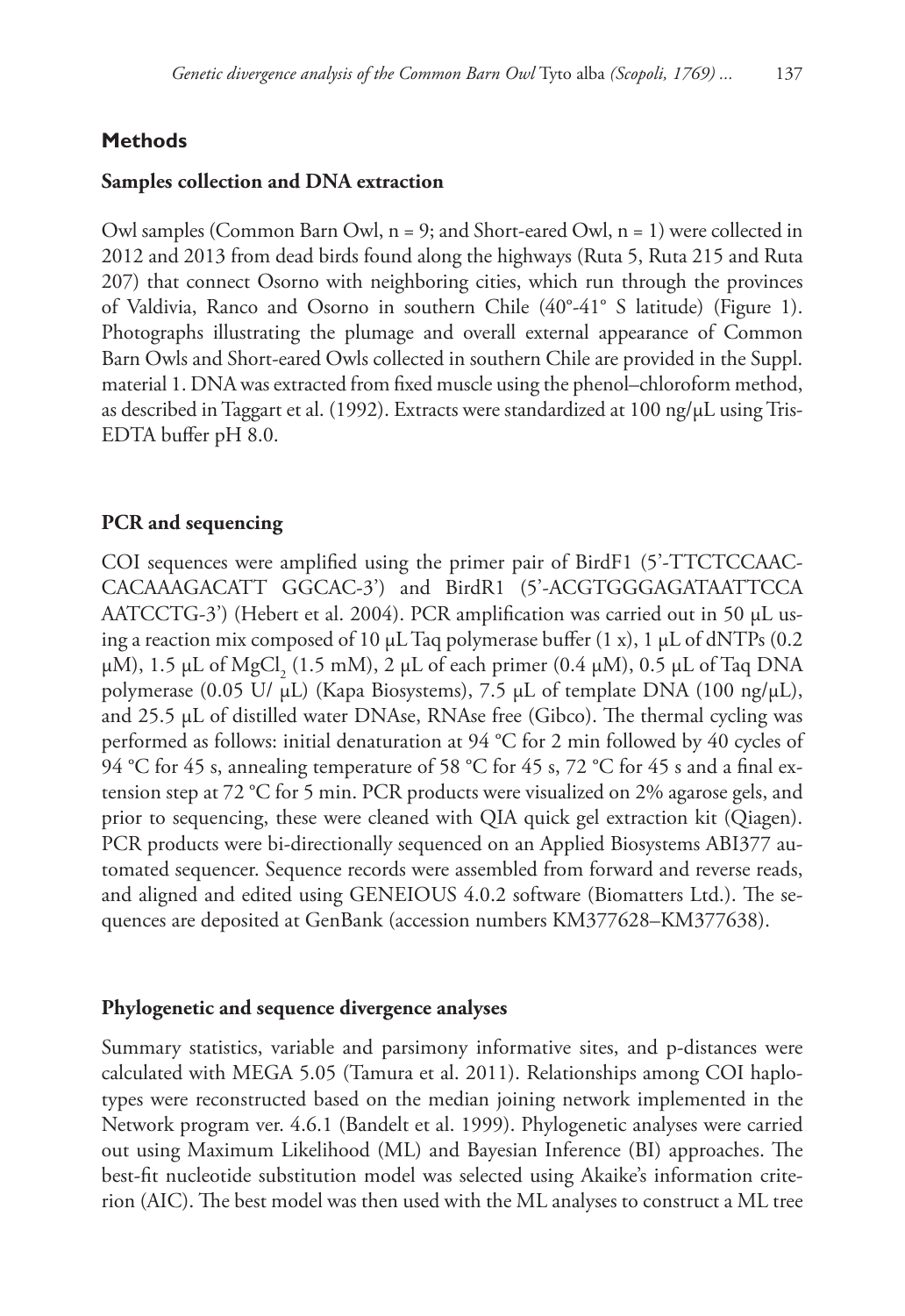

Figure 1. Map of southern Chile, illustrating the collection places of Common Barn Owl and Short-eared Owl specimens. Black squares- Common Barn Owl  $(n = 9)$ , white square- Short-eared Owl  $(n = 1)$ .

using MEGA 5.05. The consistency of topologies (nodal support) was estimated using a bootstrap approach with 1000 bootstrap replications (Felsenstein 1985). A Bayesian tree was determined using MrBayes v3.1.2 (Huelsenbeck and Ronquist 2001). The analysis was performed using two simultaneous runs of 1,000,000 generations, a random starting tree with four independent Markov chains (MCMC), and tree sampling every 500 generations. The evolutionary model selected for BI analysis was the GTR  $+ \Gamma$  + I. The first 25% of the generations were discarded as burn-in, and posterior probabilities were determined by constructing a 50% majority rule consensus for the remaining trees. The trees were visualized using FigTree ver. 1.3.1 (Rambaut 2009).

## **Results**

#### **Sequence divergence and phylogenetic relationship of common Barn Owl**

The sequence alignment of the COI gene obtained had 582 positions in nine specimens of Common Barn Owl from southern Chile, and 12 representative sequences from other regions (one from Argentina, five from North America, two from Central America, two from northern Europe and two from Australasia) obtained from Genbank [\(http://www.ncbi.nlm.nih.gov/Genbank](http://www.ncbi.nlm.nih.gov/Genbank)) (Table 1). For this alignment, five haplotypes, defined by 47 variable positions, were found (Figure 2a). In this align-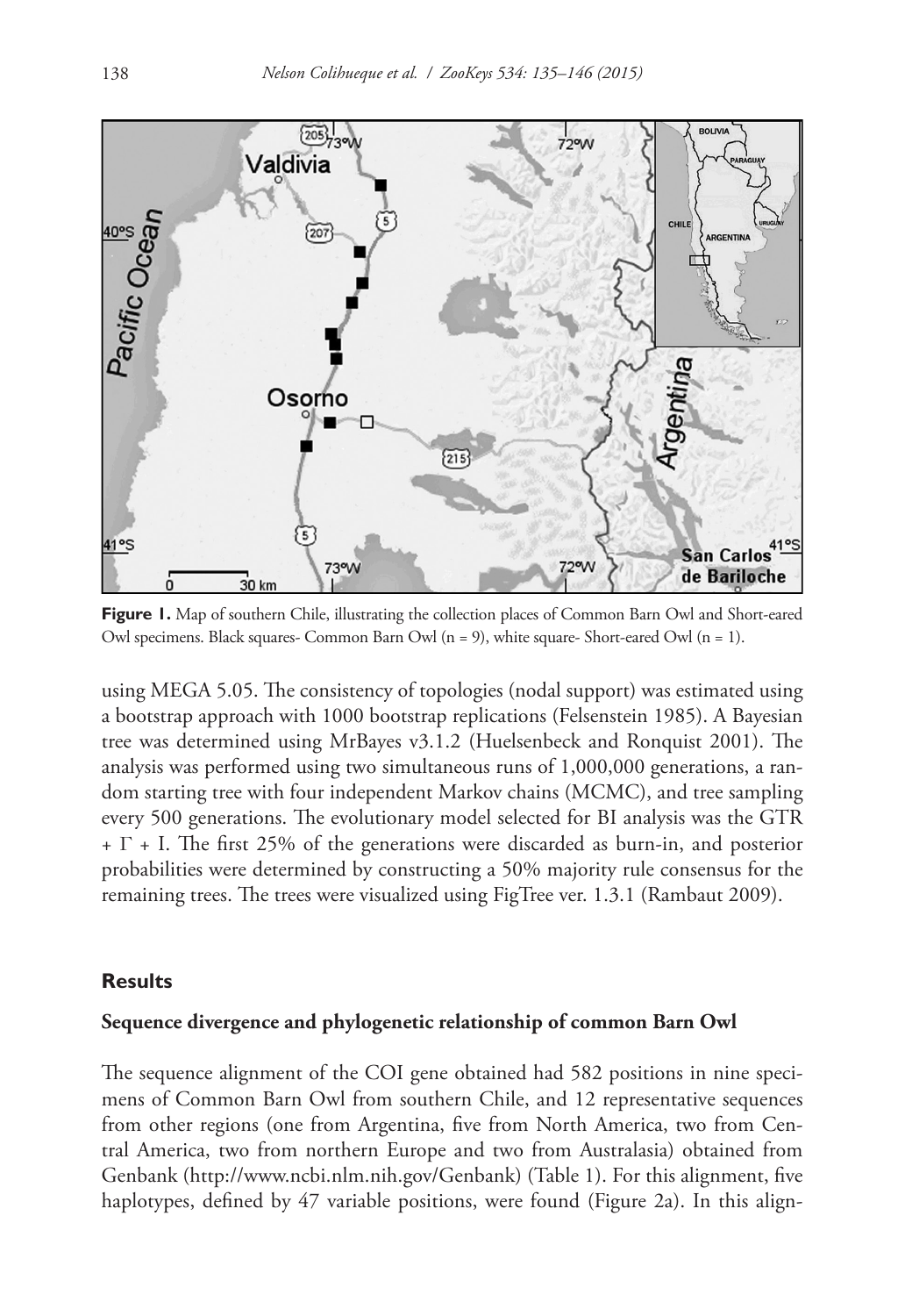| <b>Species</b> | Locality                     | Locality       | Coordinates†    | Accession                  |
|----------------|------------------------------|----------------|-----------------|----------------------------|
|                | (Country/Continent)          | abbreviation   | (Lat., Long.)   | $\textsf{numbers}\ddagger$ |
| Tyto alba      | Chile/ South America         | CHI-SAM        | 40.60S, 73.04W  | KM377629                   |
| Tyto alba      | Chile/ South America         | CHI-SAM        | 40.08S, 72.87W  | KM377630                   |
| Tyto alba      | Chile/ South America         | CHI-SAM        | 40.29S, 72.97W  | KM377631                   |
| Tyto alba      | Chile/ South America         | CHI-SAM        | 40.41S, 73.00W  | KM377632                   |
| Tyto alba      | Chile/ South America         | CHI-SAM        | 40.35S, 72.99W  | KM377633                   |
| Tyto alba      | Chile/ South America         | CHI-SAM        | 40.29S, 72.94W  | KM377635                   |
| Tyto alba      | Chile/ South America         | CHI-SAM        | 40.18S, 72.91W  | KM377636                   |
| Tyto alba      | Chile/ South America         | CHI-SAM        | 39.84S, 72.81W  | KM377637                   |
| Tyto alba      | Chile/ South America         | CHI-SAM        | 40.69S, 73.13W  | KM377638                   |
| Tyto alba      | Argentina /South America     | ARG-SAM        | 41.11S, 70.37W  | FJ028529                   |
| Tyto alba      | Canada/ North America        | CAN-NAM        | 49.10N, 121.57W | DQ434212                   |
| Tyto alba      | Canada/ North America        | CAN-NAM        | 49.05N, 123.05W | DQ434213                   |
| Tyto alba      | USA/ North America           | <b>USA-NAM</b> | 25.48N, 80.38W  | DQ433249                   |
| Tyto alba      | USA/ North America           | <b>USA-NAM</b> | <b>NA</b>       | JN850741                   |
| Tyto alba      | USA/ North America           | <b>USA-NAM</b> | 21.97N, 159.33W | JF498906                   |
| Tyto alba      | El Salvador/ Central America | ESA-CAM        | 13.44N, 89.05W  | KM894402                   |
| Tyto alba      | El Salvador/ Central America | ESA-CAM        | 13.44N, 89.05W  | KM894403                   |
| Tyto alba      | Sweden/ northern Europe      | <b>SWE-NEU</b> | 55.60N, 13.06E  | GU572154                   |
| Tyto alba      | Sweden/ northern Europe      | <b>SWE-NEU</b> | 55.65N, 13.14E  | GU572155                   |
| Tyto alba      | Australia/ Australasia       | AUS-AAS        | NA              | IN801466                   |
| Tyto alba      | Australia/ Australasia       | AUS-AAS        | <b>NA</b>       | JN801467                   |
| Asio flammeus  | Chile/ South America         | CHI-SAM        | 40.60S, 72.88W  | KM377628                   |
| Asio flammeus  | Argentina/ South America     | ARG-SAM        | <b>NA</b>       | FJ027172                   |
| Asio flammeus  | USA/ North America           | <b>USA-NAM</b> | 21.31N, 157.95W | JF498831                   |
| Asio flammeus  | Canada/ North America        | <b>CAN-NAM</b> | 60.43N, 135.04W | DQ433331                   |
| Asio flammeus  | Canada/ North America        | CAN-NAM        | 44.26N, 81.24W  | DQ433330                   |
| Asio flammeus  | Sweden/ northern Europe      | <b>SWE-NEU</b> | 59.20N, 18.12E  | GU571744                   |
| Asio flammeus  | Norway/ northern Europe      | NOR-NEU        | 68.49N, 16.67E  | GU571269                   |
| Asio flammeus  | Norway/ northern Europe      | <b>NOR-NEU</b> | <b>NA</b>       | GU571270                   |
| Asio flammeus  | Russia/ northern Asia        | <b>RUS-NAS</b> | 51.38N,136.55E  | GQ481380                   |
| Asio flammeus  | Russia/ northern Asia        | <b>RUS-NAS</b> | 59.70N, 151.23E | GQ481381                   |

Table 1. List of all owl analysed in this study, with collection localities, coordinates and GenBank accession numbers of COI gene.

†Coordinates are given in decimal degrees

‡GenBank Accession numbers in bold were sequenced in this study

ment, 46 positions were parsimony informative, and 45 out of 47 changes were synonymous. The best fit-model of nucleotide substitution was Tamura-Nei (TN93) with 2165.3 Akaike value and parameter estimates for base frequencies of  $A = 0.2494$ ,  $T =$ 0.2403, C = 0.3292 and G = 0.1810, relative substitution rates of AC = 0.0130, AG = 0.2033, AT = 0.0094,  $CG = 0.0071$  and  $CT = 0.1846$ , and proportion of invariables sites of 0.9192.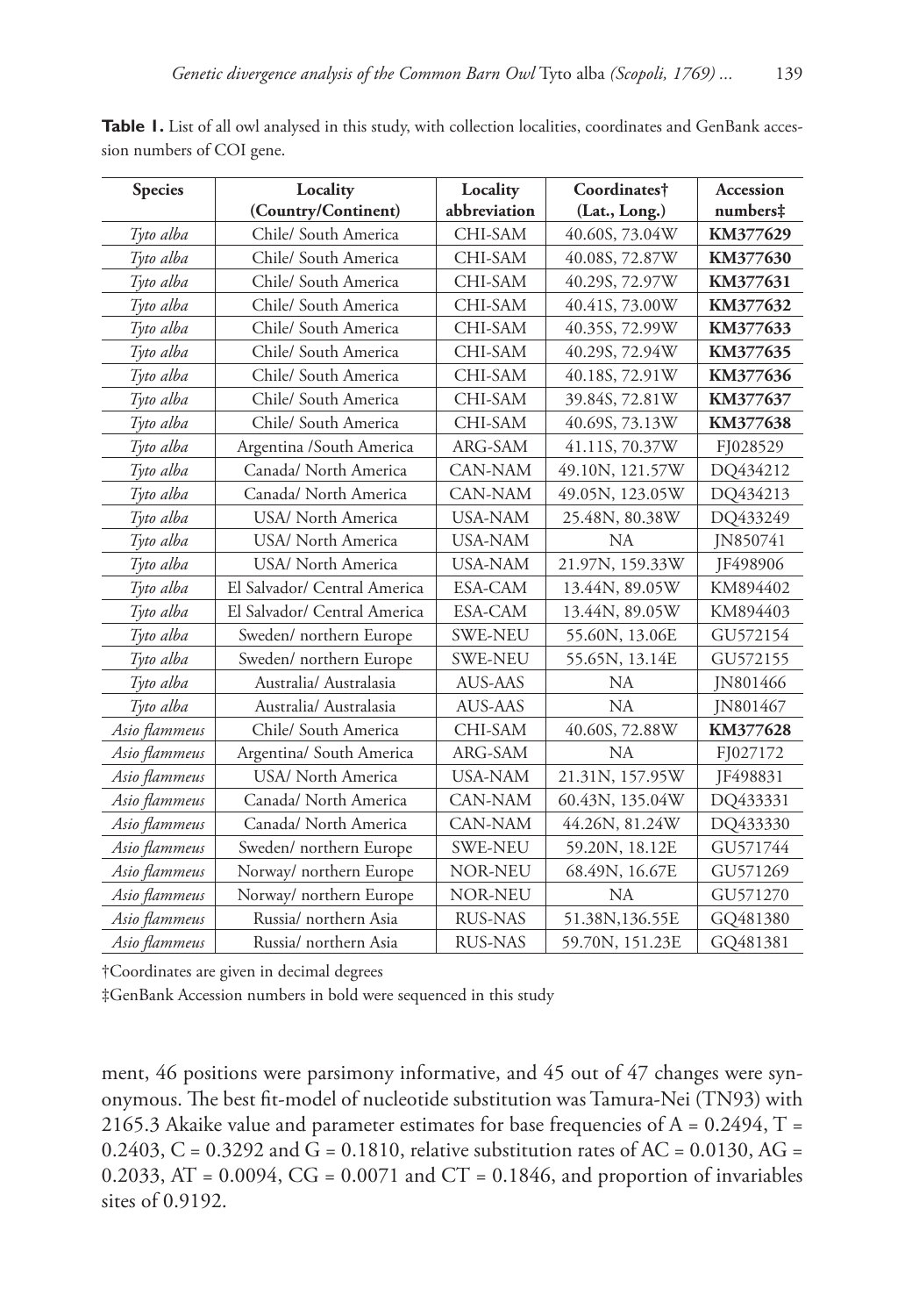|   | Haplotype | Locality |              |     |     |    |     |     |            |     |        |      |        |     |       |                      | 8       |                |     |       |         | я |                 |    |     |   |     |               | 8  | q | 8      | Frequency      |
|---|-----------|----------|--------------|-----|-----|----|-----|-----|------------|-----|--------|------|--------|-----|-------|----------------------|---------|----------------|-----|-------|---------|---|-----------------|----|-----|---|-----|---------------|----|---|--------|----------------|
|   | HAP1      | CHI-SAM  |              |     | G   |    | А   |     |            | G C | $\cap$ | C.C. | $\cap$ |     | CGCGC |                      | $C$ A T |                | GGC |       | r.<br>Δ | G | GA <sub>G</sub> | A  | G   | ◠ |     | A G C         | C. |   | CCGAG  | 8              |
|   | HAP1      | ARG-SAM  |              |     |     |    |     |     |            |     |        |      |        |     |       |                      |         |                |     |       |         |   |                 |    |     |   |     |               |    |   |        |                |
|   | HAP1      | USA-NAM  |              |     |     |    |     |     |            |     |        |      |        |     |       |                      |         |                |     |       |         |   |                 |    |     |   |     |               |    |   |        | 2              |
|   | HAP1      | ESA-CAM  |              |     |     |    |     |     |            |     |        |      |        |     |       |                      |         |                |     |       |         |   |                 |    |     |   |     |               |    |   |        |                |
|   | HAP2      | CHI-SAM  |              |     |     |    |     |     |            |     |        |      |        |     |       |                      |         |                |     |       |         |   |                 |    |     |   |     |               |    |   |        |                |
|   | HAP3      | USA-NAM  |              |     |     |    |     |     |            |     |        |      |        |     |       |                      |         |                |     |       |         |   |                 |    |     |   |     |               |    |   |        |                |
|   | HAP3      | CAN-NAM  |              |     |     |    |     |     |            |     |        |      |        |     |       |                      |         |                |     |       |         |   |                 |    |     |   |     |               |    |   |        | $\overline{2}$ |
|   | HAP4      | SWE-NEU  | $\mathbb{C}$ |     | A G |    | G   |     |            |     |        |      |        |     |       | А                    |         | CAA            |     | $A$ . |         |   | GC. ACA.        |    | A C |   | GC. |               |    |   | CTTAG. | 2              |
|   | HAP5      | AUS-AAS  | $\mathbb{C}$ |     |     |    |     |     | <b>TAT</b> |     |        |      |        |     |       | AT. AC. GC           |         |                |     |       |         |   | $A A$ .         | G. | тC. |   |     | $T \cdot A$ . |    |   | AGA    | $\overline{2}$ |
|   |           |          |              |     |     |    |     |     |            |     |        |      |        |     |       |                      |         |                |     |       |         |   |                 |    |     |   |     |               |    |   |        |                |
|   |           |          |              |     |     |    |     |     |            |     |        |      |        |     |       |                      |         |                |     |       |         |   |                 |    |     |   |     |               |    |   |        |                |
|   |           |          |              |     |     |    |     |     |            |     | ٩<br>в | э    |        |     |       | 5 B<br>д             |         |                |     |       |         |   |                 |    |     |   |     |               |    |   |        |                |
|   |           |          |              | -3  | -5  | 6. | -6  |     |            | з   | 2      | 2    |        |     |       | я                    |         |                |     |       |         |   |                 |    |     |   |     |               |    |   |        |                |
|   | Haplotype | Locality | 5.           |     |     |    |     |     |            |     |        |      |        |     |       | 6                    |         | Frequency      |     |       |         |   |                 |    |     |   |     |               |    |   |        |                |
|   | HAP1      | CHI-SAM  | CAG          |     |     |    | A T | GT  |            |     | GCAT   |      |        |     |       | CGGTTATA             |         |                |     |       |         |   |                 |    |     |   |     |               |    |   |        |                |
|   | HAP1      | ARG-SAM  |              |     |     |    |     |     |            |     |        |      |        |     |       |                      |         |                |     |       |         |   |                 |    |     |   |     |               |    |   |        |                |
|   | HAP2      | USA-NAM  |              |     | GAC |    | GCA |     | CAT        |     | C.     | IC T |        | AA  |       | CCGCG                |         |                |     |       |         |   |                 |    |     |   |     |               |    |   |        |                |
| В | HAP2      | CAN-NAM  |              | GAC |     |    | G   | A   | <b>C</b>   |     |        |      |        | A   |       | C C G C G            |         | 2              |     |       |         |   |                 |    |     |   |     |               |    |   |        |                |
|   | HAP2      | RUS-NAS  |              |     | GAC |    | G   | CA. | <b>CAT</b> |     | C.     |      |        | A A |       | CCGCG                |         | $\overline{2}$ |     |       |         |   |                 |    |     |   |     |               |    |   |        |                |
|   | HAP2      | SWE-NEU  |              | GAC |     |    | G   | Δ.  |            |     |        |      | A      | л.  |       | GCG                  |         |                |     |       |         |   |                 |    |     |   |     |               |    |   |        |                |
|   | HAP2      | NOR-NEU  |              |     | GAC |    | GCA |     | C A T      |     | C.     |      |        |     |       | AACCG?G              |         |                |     |       |         |   |                 |    |     |   |     |               |    |   |        |                |
|   | HAP3      | NOR-NEU  |              |     |     |    |     |     |            |     |        |      |        |     |       | GACCGCACATCCTAACCGCG |         |                |     |       |         |   |                 |    |     |   |     |               |    |   |        |                |
|   |           |          |              |     |     |    |     |     |            |     |        |      |        |     |       |                      |         |                |     |       |         |   |                 |    |     |   |     |               |    |   |        |                |

**Figure 2.** Haplotype designation, variable nucleotide positions of COI gene sequence analysis, with the haplotype frequency observed in each locality. **A** Haplotypes of Common Barn Owls (n = 21) **B** haplotypes of Short-eared Owl  $(n = 10)$ . Number refers to positions identified in the alignment. For all haplotypes, variable nucleotides are indicated while identity is indicated by slashes.



**Figure 3.** Unrooted haplotype network of COI gene sequence, based on a median-joining network for the Common Barn Owl and the Short-eared Owl. The area of each circle is proportional to the number of individuals containing the haplotype. Open circles indicate mutational events and numbers refer to the variable nucleotide positions. **A** Common Barn Owl; Solid black: Chile/South America; white with cross lines: Argentina/South America; white with forward diagonal lines: USA/ North America; white with horizontal lines: El Salvador/ Central America; white with vertical lines: Canada/ North America; white with backward diagonal lines: Sweden/ northern Europe; white with backward diagonal cross lines: Australia/ Australasia. **B** Short-eared Owl; Solid black: Chile/South America; white with cross lines: Argentina/South America; white with forward diagonal lines: USA/ North America; white with horizontal lines: Canada/ North America; white with backward diagonal lines: Sweden/ northern Europe; white with horizontal lines: Russia/ northern Asia; white with cross diagonal lines: Norway/ northern Europe.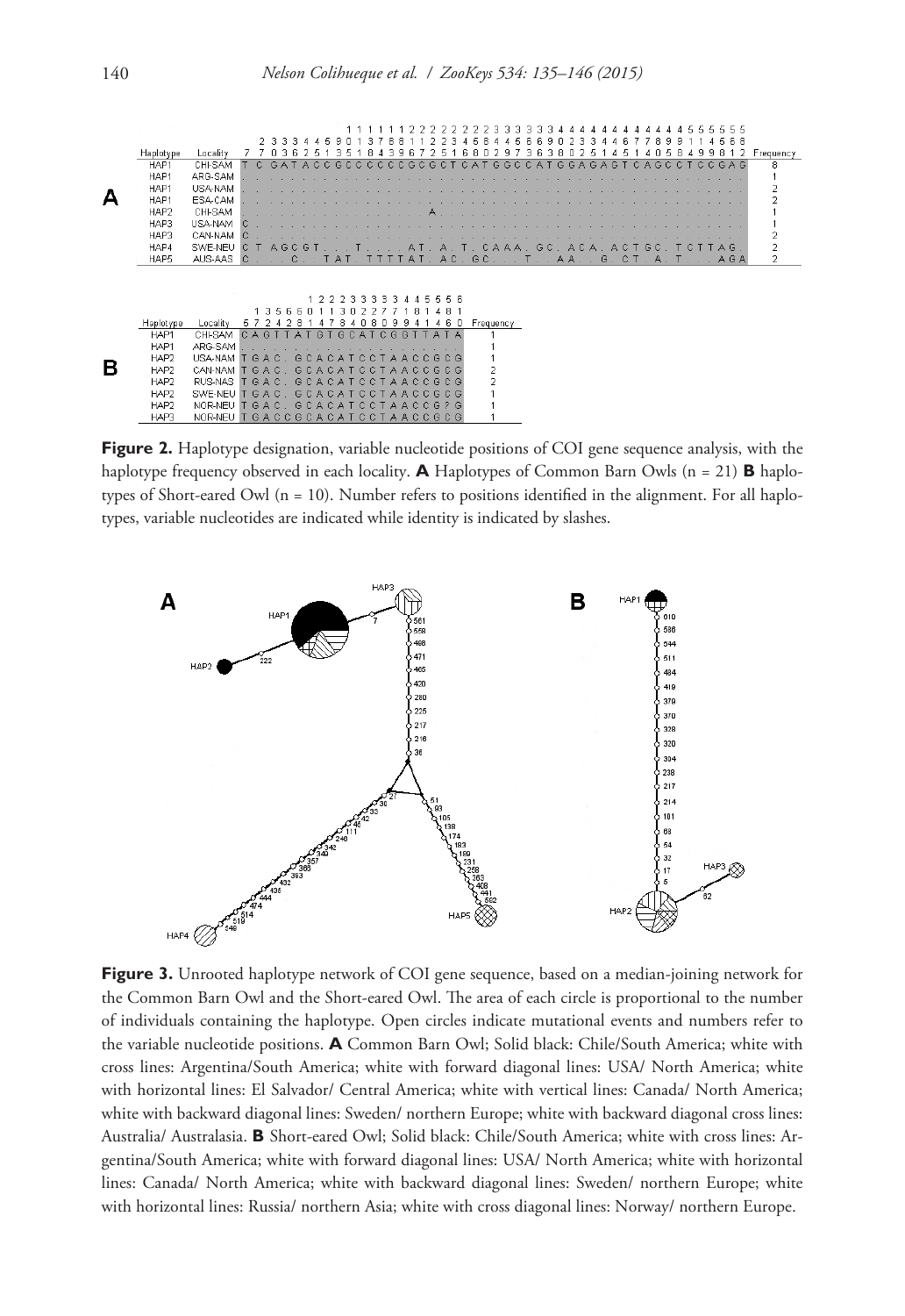

Figure 4. Phylogenetic estimate of relationships among specimens of the Common Barn Owl from different locations based on analysis of 582 bp of the mitochondrial cytochrome c oxidase subunit I gene (COI). The haplotype, locality and Genbank accession number (in parentheses) for each specimen are shown. The branch lengths are drawn proportional to the relative amount of volutionary change. Scale indicates the sequence divergence estimated from the number of nucleotide substitutions per site **A** Maximum likelihood tree with the bootstrap support (%) indicated for each node **B** Bayesian tree with the posterior probability values indicated for each node.

Five haplotypes for the Common Barn Owl specimens were observed, considering all studied localities, with haplotype 1 being exclusive to the New World (including Chile), and representing more than half of the individuals in the data set (61.9%) (Figure 3a). The remaining haplotypes were mostly restricted to a single locality, as were haplotypes 3, 4 and 5, of North America, northern Europe and Australasia, respectively. Of note is that haplotype 2 was exclusive to Chile.

The nine sequences of Common Barn Owl from Chile showed low levels of sequence divergence, ranging from 0 to 0.2% uncorrected p-value. Similarly, genetic divergence between Common Barn Owls from Chile and those from elsewhere in the New World was low, ranging from 0.0 to 0.2%. In contrast, genetic divergence between Common Barn Owls from Chile and those from northern Europe and Australasia was much higher, with p-values ranging from 4.6 to 5.5%. The ML tree showed a cluster of sequences from the New World (including Chile), with a clear separation of sequences from northern Europe and Australasia; this tree had nodes with high (100%) bootstrap values (Figure 4a). The BI tree showed a concordant topology, exhibiting high (0.99–1.00) posterior probability values for each node (Figure 4b).

#### **Sequence divergence and phylogenetic relationship of Short-eared Owl**

The sequence alignment of the COI gene for Short-eared Owl had 611 positions in one specimen from Chile, and nine representative specimens from other regions (one from Argentina, four from North America, two from northern Europe and two from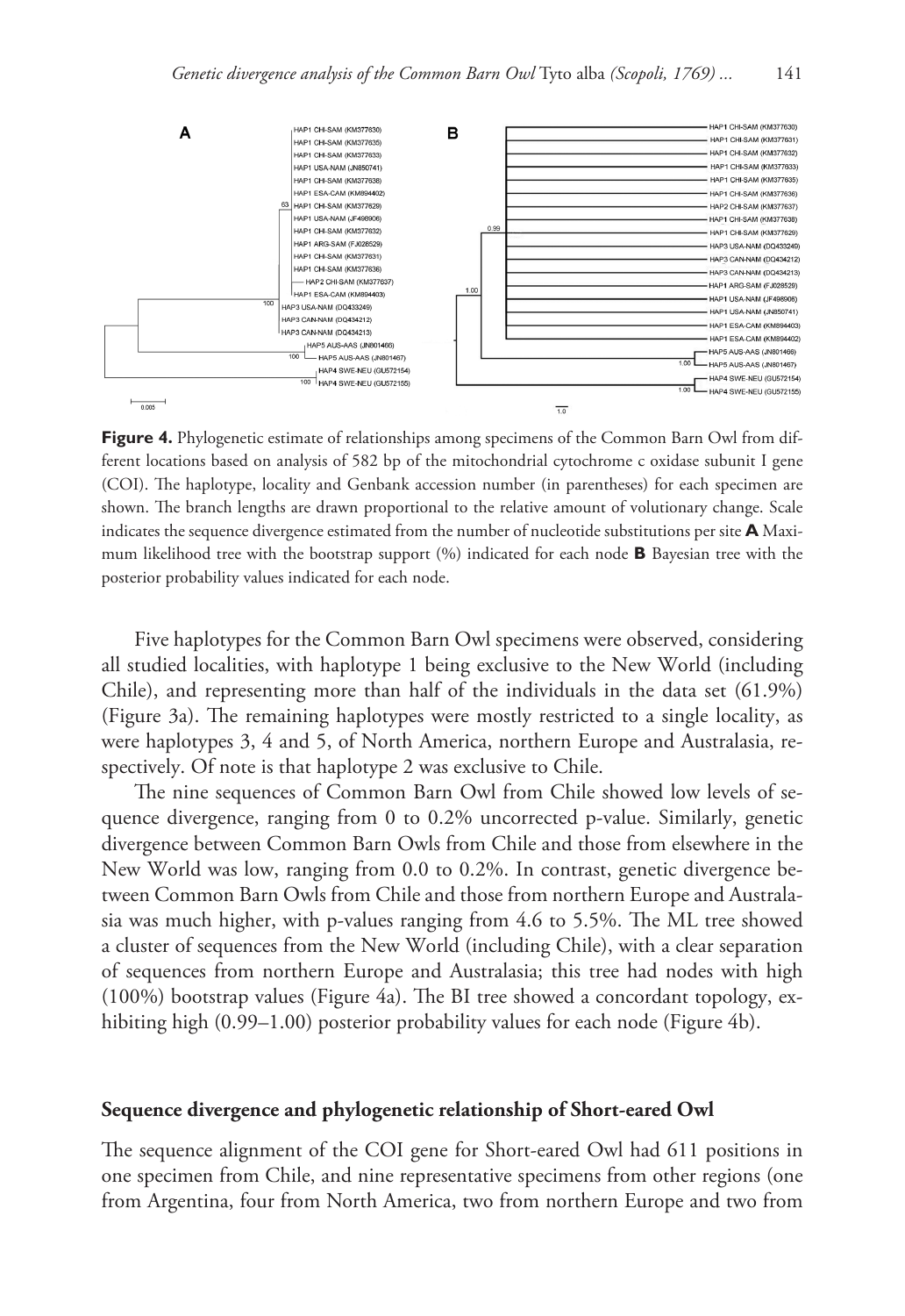northern Asia) (Table 1). Three haplotypes, defined by 20 variable positions, were identified (Figure 2b). Moreover, in this alignment, 19 positions were parsimony informative, and 17 out of 20 changes were synonymous. The best fit-model of nucleotide substitution was Tamura-Nei (TN93) with 1871.5 Akaike value and parameter estimates for base frequencies of A =  $0.2594$ , T =  $0.2507$ , C =  $0.3401$  and G =  $0.1498$ , relative substitution rates of AC =  $0.0083$ , AG =  $0.2110$ , AT =  $0.0061$ , CG =  $0.0036$ and  $CT = 0.1591$ , and proportion of invariables sites of 0.9673.

Three haplotypes were found, with haplotype  $1$  ( $n = 2$  individuals) being exclusive to Chile and Argentina, haplotype 2 (n = 5) exclusive to North America, northern Europe and northern Asia and haplotype  $3$  (n = 1) exclusive to northern Europe.

COI sequences from Chile and Argentina were identical. However, sequences from Chile/Argentina were highly divergent (3.1%) from those from North America, northern Europe and northern Asia. The ML and BI trees (results not shown) showed one cluster for specimens from Chile and Argentina and another cluster for specimens from North America, northern Europe and northern Asia.

#### **Discussion**

The three major groups of Common Barn Owls inferred here by means of phylogenetic analysis of COI sequences (South America plus North America, Australasia and northern Europe) are similar to those identified in previous phylogenetic studies using other molecular markers (mitochondrial *cyt b* and nuclear *LDHb*) (Wink et al. 2004, Alaie and Aliabadian 2012). In particular, these studies observed a consistent separation between the New World and Old World Common Barn Owls. Moreover, this topology is in accordance with a recent study that used the COI sequence (Nijman and Aliabadian 2013), where strong evidence of a major divergence between New World (*furcata* clade) and Old World (*alba* clade) clades was found. The combined DNA evidence is consistent with the recognition of New and Old World Common Barn Owls as two different species (*Tyto furcata* and *Tyto alba*, respectively) as was originally proposed by König and Weick (2008). However, more extensive studies of morphological, molecular and acoustic divergence among New and Old World populations are highly desirable.

In addition, the genetic distance among the Common Barn Owls from Chile and northern Europe and Australasia, from 4.6 to 5.5%, is not surprising, given that previous studies have also documented high levels of sequence divergence among American and Old World populations of this species, ranging from 5.3 to 7.2% (Alaie and Aliabadian 2012, Nijman and Aliabadian 2013). Therefore, our results support the view that the Common Barn Owl shows strong genetic differentiation across its geographic range, in particular among populations from distant geographic areas.

With regard to the Short-eared Owl, the intraspecific divergence of 3.1% is in accordance with previous studies that also used the COI gene, which reported a maximum divergence of 3.3% for the species (Nijman and Aliabadian 2013) or a mean distance of 3.2% between a single specimen from Argentina and multiple specimens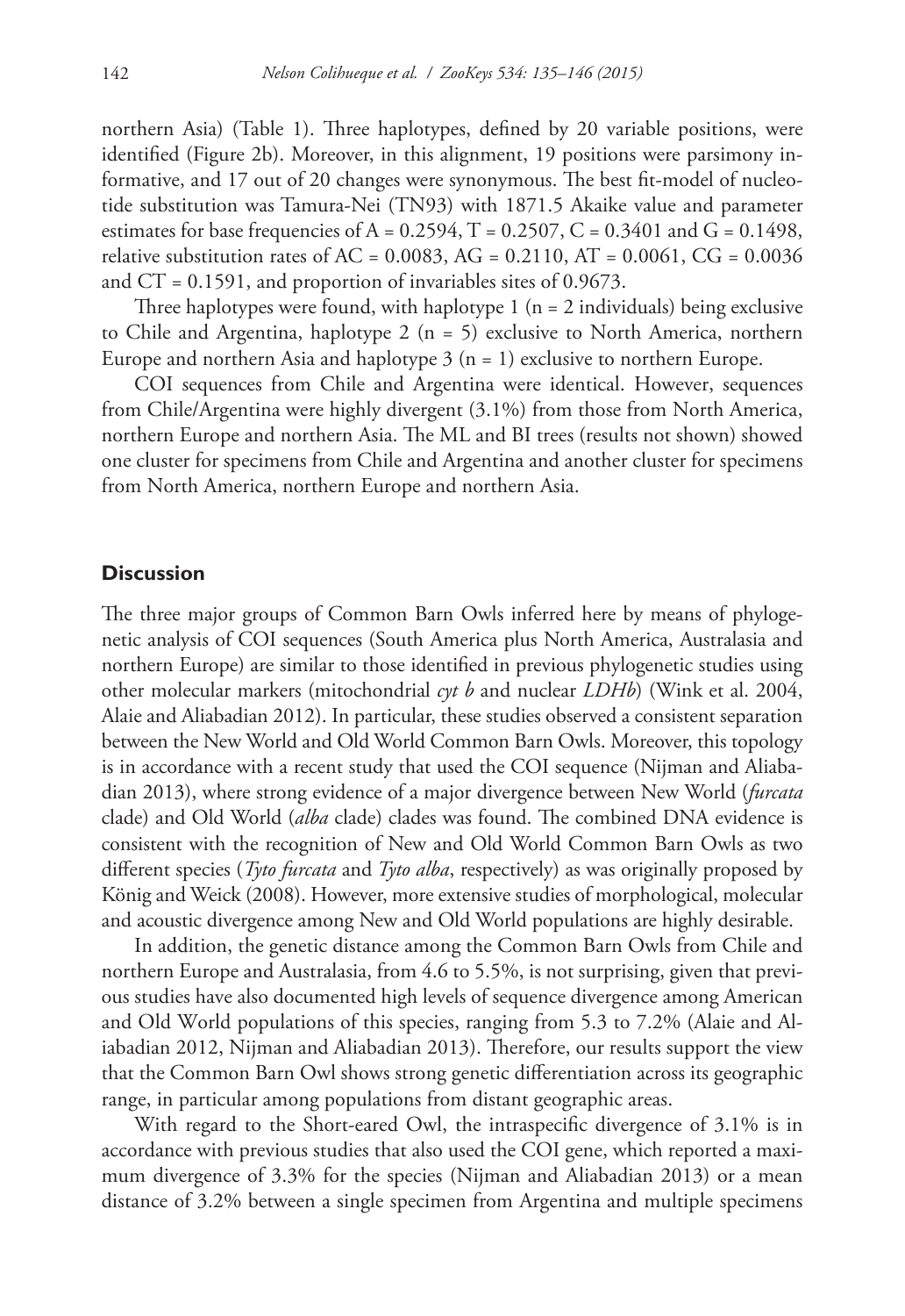from North America, Europe and northern Asia (Kerr et al. 2009). The divergence between Short-eared Owls from (southern) South America and those sampled elsewhere is interesting and indicates that the taxonomic status of South American populations requires detailed taxonomic study. Again, this should include multiple lines of evidence, including morphology and acoustics, in addition to molecular data.

The levels of sequence variation observed for the Common Barn Owls and the Short-eared Owl from Chile compared to those from other continents was well above the mean intraspecific distance reported for bird species, which ranges from 0.23% to 0.43% (Aliabadian et al. 2009, Hebert et al. 2004, Kerr et al. 2007, 2009). These values are higher than any other owl species analysed so far using COI sequence data, given that in these it has been reported a value of average distance less than 2% (Nijman and Aliabadian 2013).

In previous studies, high levels of sequence divergence have often been interpreted as a possible taxonomic artifact, i.e. as an indication that more taxonomic study is warranted. For instance, Hebert et al. (2004) found four out of 260 species of North American birds with intraspecific divergence ranging from 3.7 to 7.2%, and Kerr et al. (2009), studying the birds of Argentina, observed 13 out of 389 species with sequence divergences exceeding 2.4%. In birds, disjunct ranges, differences in ecology, non-migratory behaviour and rapid speciation may be important factors associated with this phenomenon (Kerr et al. 2009). In the case of the Common Barn Owl, the existence of geographic barriers to gene flow among populations on different continents is to be expected, and this in combination with its non-migratory or short-distance migratory behaviour (Matics 2003), should contribute to promote the genetic divergence. However, all New World Common Barn Owls studied in this work were very similar given that no major genetic divergences were observed. This result agrees with Nijman and Aliabadian (2013), who found no latitudinal clusters for Common Barn Owl sequences from different places of America (North America, the Caribbean, northern South America and southern South America). Although further analysis with other molecular markers is needed to support this result; even so, it is likely that the scarce genetic variation of the Common Barn Owl registered across America may reflect the existence of a particular process of divergence.

In conclusion this study provides further evidence that the Common Barn Owl and the Short-eared Owl show high levels of intraspecific COI sequence divergence across their geographic range. The level of genetic differentiation of both species collected in South America was above the upper limit of species reported for Strigiformes, suggesting that further studies are needed to evaluate the taxonomic position of these populations.

#### **Acknowledgments**

The suggestions and constructive comments of all those who helped to improve the final version of this manuscript are gratefully acknowledged, particularly, to the editor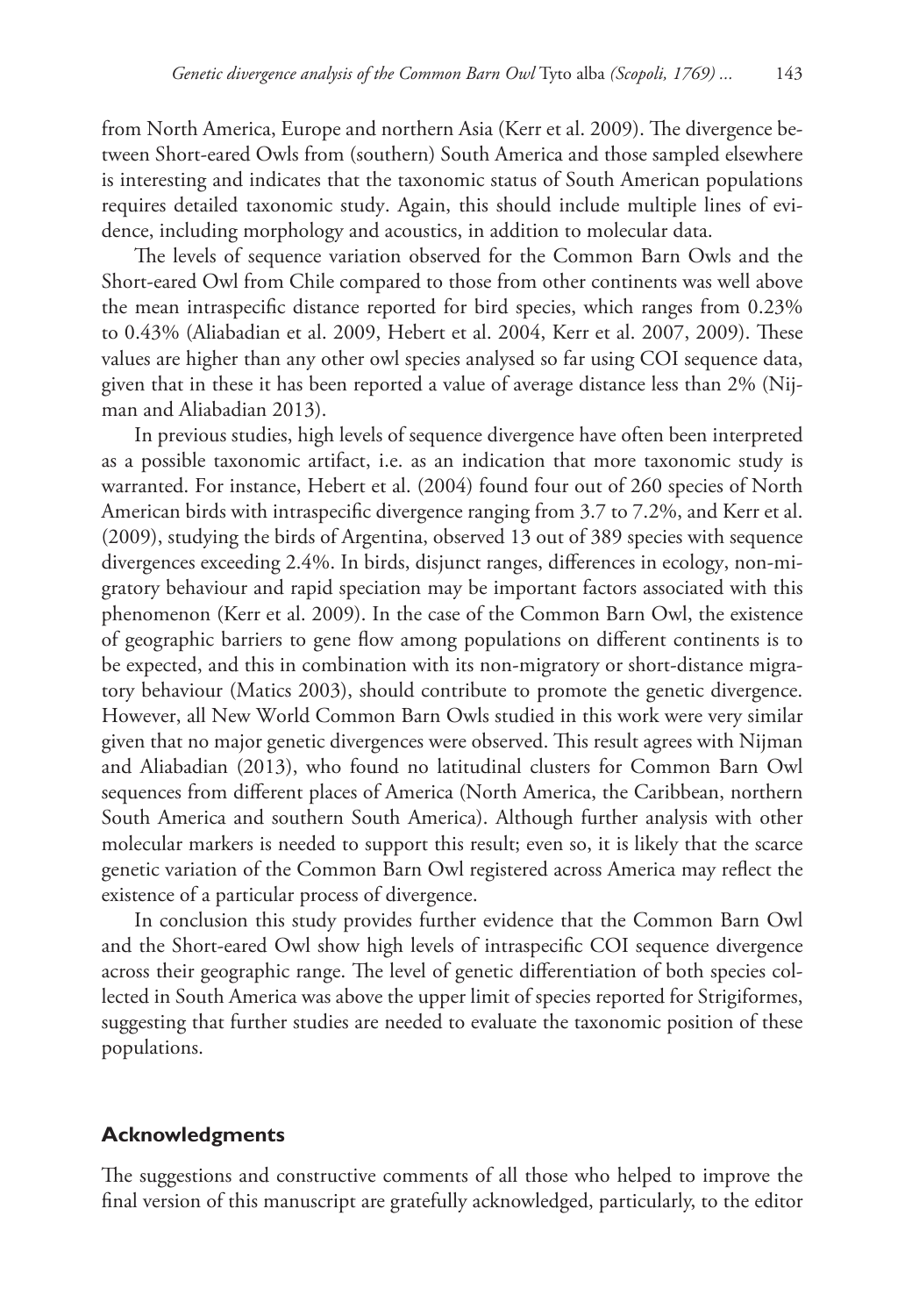and two reviewers for their efforts that greatly improved the quality and clarity of the work. The English language editing of the manuscript by Susan Angus from the Dirección de Investigación of the Universidad de Los Lagos, is also appreciated.

#### **References**

- Alaie K, Aliabadian M (2012) Mitochondrial DNA (CYTB) divergences in two distinct, Old World and New World Barn Owls. Iranian Journal of Animal Biosystematics 8: 47–55.
- Aliabadian M, Kaboli M, Nijman V, Vences M (2009) Molecular identification of birds: Performance of distance-based DNA barcoding in three genes to delimit closely related species. PLoS ONE 4: e4119. [doi: 10.1371/journal.pone.0004119](http://dx.doi.org/10.1371/journal.pone.0004119)
- Bandelt HJ, Forster P, Rohl A (1999) Median-joining networks for inferring intraspecific phylogenies. Molecular Biology and Evolution 16: 37–48. [doi: 10.1093/oxfordjournals.mol](http://dx.doi.org/10.1093/oxfordjournals.molbev.a026036)[bev.a026036](http://dx.doi.org/10.1093/oxfordjournals.molbev.a026036)
- Felsenstein J (1985) Confidence limits on phylogenies: An approach using the bootstrap. Evolution 39: 783–791. [doi: 10.2307/2408678](http://dx.doi.org/10.2307/2408678)
- Figueroa RA, Alvarado S, Corales ES, González-Acuña D, Schlatter R, Martínez DR (2014) Los búhos de Chile. In: Enríquez-Rocha P (Ed.) Los búhos neotropicales: diversidad y conservación, Ecosur, México, 163–267.
- Figueroa RA, Rau JR, Mayorga S, Martínez DR, Corales S, Mansilla A, Figueroa R (2009) Rodent prey of the barn owl *Tyto alba* and short-eared owl *Asio flammeus* during winter in agricultural lands in southern Chile. Wildlife Biology 15: 129–136. [doi: 10.2981/08-005](http://dx.doi.org/10.2981/08-005)
- Hebert PDN, Ratnasingham S, DeWaard JR (2003) Barcoding animal life: Cytochrome c oxidase subunit 1 divergences among closely related species. Proceedings of The Royal Society B: Biological Sciences 270: S596–S599. [doi: 10.1098/rsbl.2003.0025](http://dx.doi.org/10.1098/rsbl.2003.0025)
- Hebert PDN, Stoeckle MY, Zemlak TS, Francis CM (2004) Identification of birds through DNA barcodes. Plos Biology 2: 1657–1663. [doi: 10.1371/journal.pbio.0020312](http://dx.doi.org/10.1371/journal.pbio.0020312)
- Huelsenbeck JP, Ronquist F (2001) MRBAYES: Bayesian inference of phylogenetic trees. Bioinformatics 17: 754–755. [doi: 10.1093/bioinformatics/17.8.754](http://dx.doi.org/10.1093/bioinformatics/17.8.754)
- König C, Weick F (2008) Owls of the world. Second edition. Christopher Helm, London.
- Kerr KCR, Lijtmaer DA, Barreira AS, Hebert PDN, Tubaro PL (2009) Probing evolutionary patterns in Neotropical birds through DNA barcodes. PLoS ONE 4: e4379. [doi: 10.1371/](http://dx.doi.org/10.1371/journal.pone.0004379) [journal.pone.0004379](http://dx.doi.org/10.1371/journal.pone.0004379)
- Kerr KCR, Stoeckle MY, Dove CJ, Weigt LA, Francis CM, Hebert PDN (2007) Comprehensive DNA barcode coverage of North American birds. Molecular Ecology Notes 7: 535–543. [doi: 10.1111/j.1471-8286.2007.01670.x](http://dx.doi.org/10.1111/j.1471-8286.2007.01670.x)
- Matics R (2003) Direction of movements in Hungarian Barn Owls (*Tyto alba*): gene flow and barriers. Diversity and Distributions 9: 261–268. [doi: 10.1046/j.1472-4642.2003.00018.x](http://dx.doi.org/10.1046/j.1472-4642.2003.00018.x)
- Martínez DR, Figueroa RA, Ocampo CL, Jaksic F (1998) Food habits and hunting ranges of Short-eared Owl (*Asio flammeus*) in agricultural landscapes of southern Chile. Journal of Raptors Research 32: 111–115.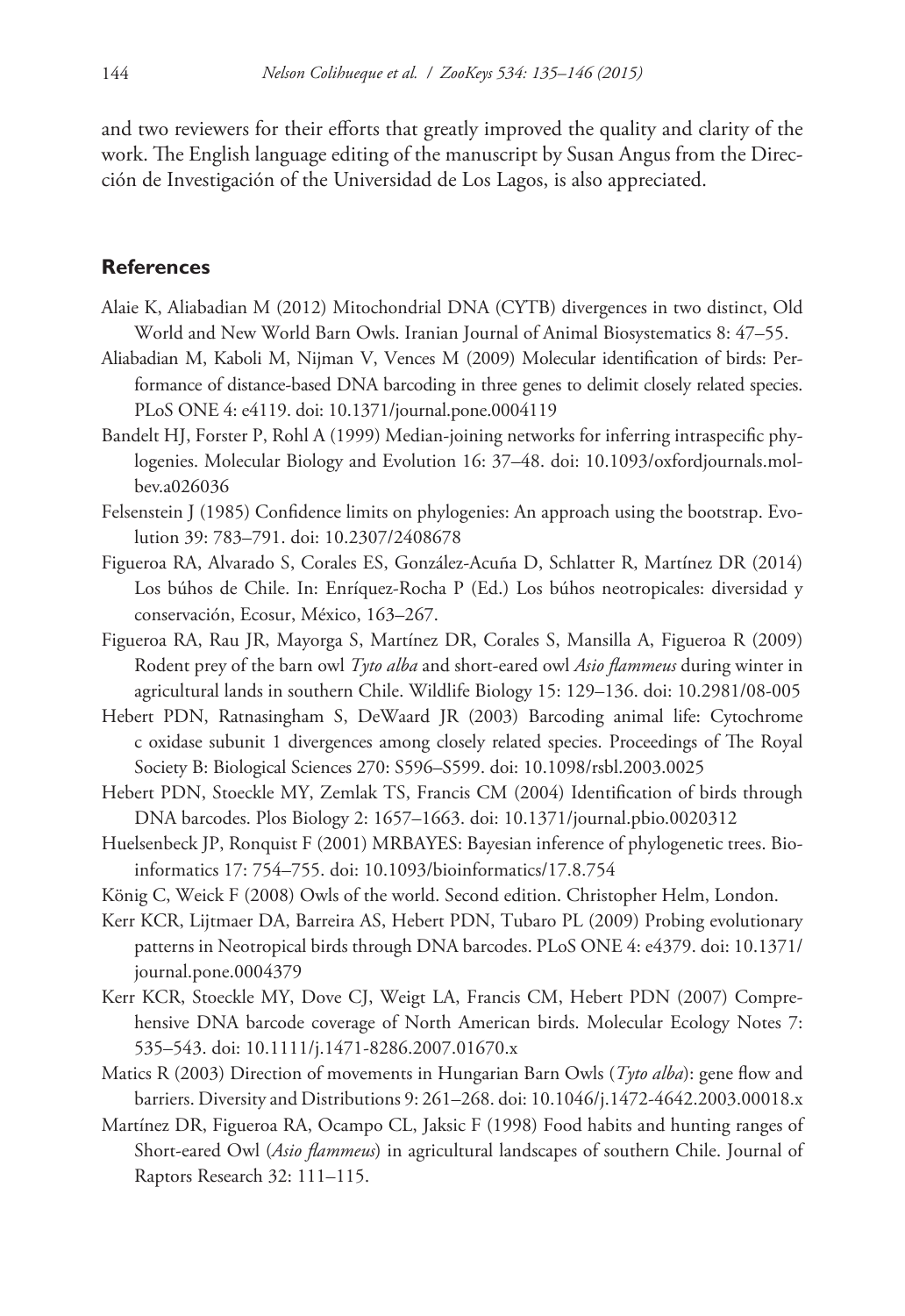- Nijman V, Aliabadian M (2013) DNA Barcoding as a Tool for Elucidating Species Delineation in Wide-ranging Species as Illustrated by Owls (Tytonidae and Strigidae). Zoological Science 30: 1005–1009. [doi: 10.2108/zsj.30.1005](http://dx.doi.org/10.2108/zsj.30.1005)
- Rambaut A (2009) FigTree, ver. 1.3.1.<http://tree.bio.ed.ac.uk/software/figtree/>[5.05.15]
- Raimilla V, Rau JR, Muñoz-Pedreros A (2012) Estado de arte del conocimiento de las aves rapaces de Chile: situación actual y proyecciones futuras. Revista Chilena de Historia Natural 85: 469–480. [doi: 10.4067/S0716-078X2012000400009](http://dx.doi.org/10.4067/S0716-078X2012000400009)
- Ratnasingham S, Hebert PDN (2007) BOLD: The Barcode of Life Data System [\(www.](http://www.barcodinglife.org) [barcodinglife.org](http://www.barcodinglife.org)). Molecular Ecology Notes 7: 355–364. [doi: 10.1111/j.1471-](http://dx.doi.org/10.1111/j.1471-8286.2007.01678.x) [8286.2007.01678.x](http://dx.doi.org/10.1111/j.1471-8286.2007.01678.x)
- Rau JR, Villagra MC, Mora ML, Martínez DR, Tillería MS (1992) Foods habit of the Short-eared Owl (*Asio flammeus*) in southern South America. Journal of Raptors Research 26: 35–36.
- Taggart JB, Hynes RA, Prodohl PA, Fergusson A (1992) A simplified protocol for routine total DNA isolation from salmonid fishes. Journal of Fish Biology 40: 963–965. [doi: 10.1111/](http://dx.doi.org/10.1111/j.1095-8649.1992.tb02641.x) [j.1095-8649.1992.tb02641.x](http://dx.doi.org/10.1111/j.1095-8649.1992.tb02641.x)
- Tamura K, Peterson D, Peterson N, Stecher G, Nei M, Kumar S (2011) MEGA5: Molecular evolutionary genetics analysis using maximum likelihood, evolutionary distance, and maximum parsimony methods. Molecular Biology and Evolution 28: 2731–2739. [doi:](http://dx.doi.org/10.1093/molbev/msr121) [10.1093/molbev/msr121](http://dx.doi.org/10.1093/molbev/msr121)
- Weick F (2006) Owls (Strigiformes). Annotated and illustrated checklist. Springer, Berlin.
- Wink M, Sauer-Gürth H, Fuchs M (2004) Phylogenetic relationships in owls based on nucleotide sequences of mitochondrial and nuclear marker genes. In: Chancellor RD, Meyburg B-U (Eds) Raptors Worldwide, WWGBP, Berlin, 517–526.